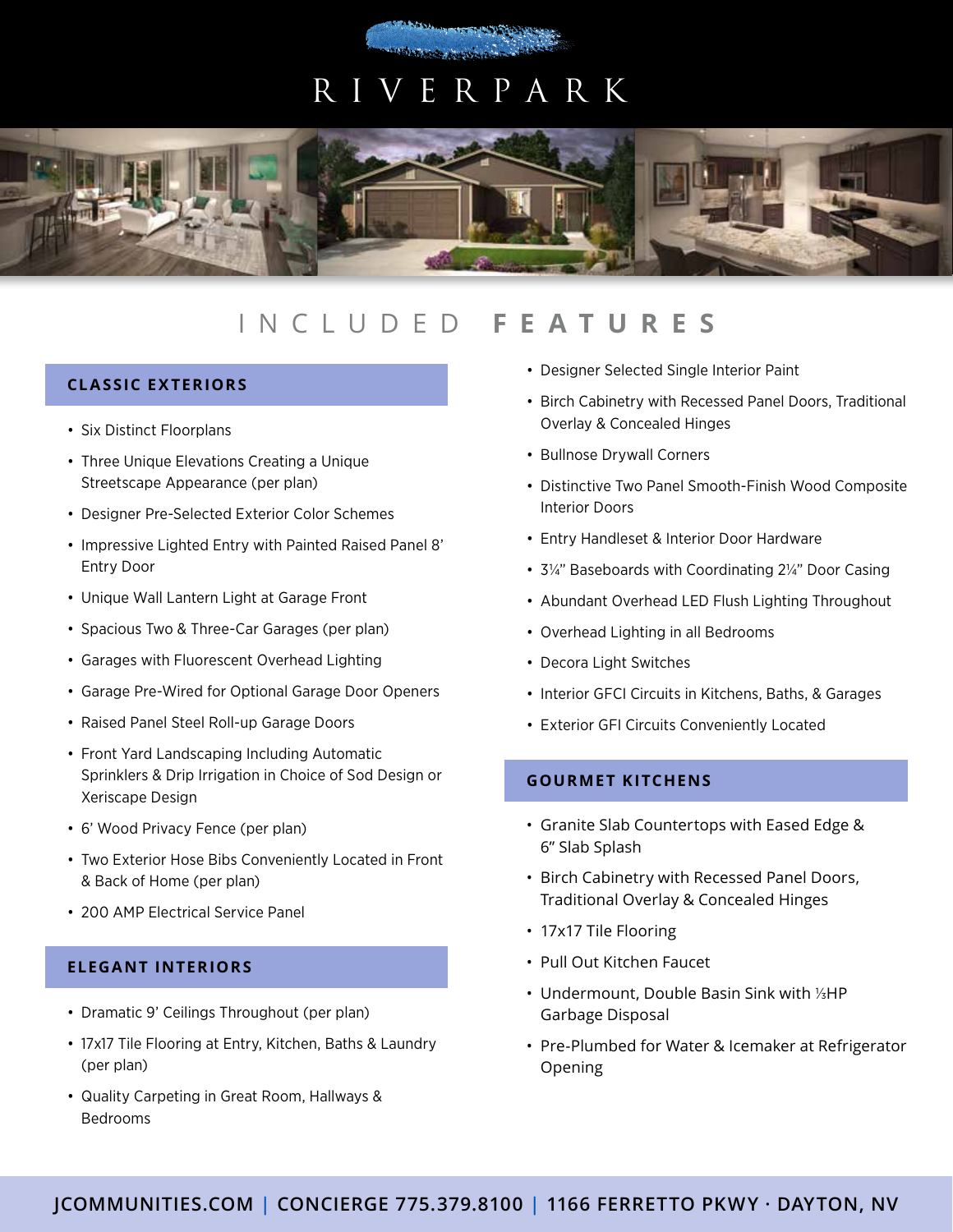

#### **GOURMET KITCHENS CONTINUED**

- Energy Saving Appliances Include:
	- Free-Standing Gas Range with Four Burners
	- Built-In Dishwasher
	- Microwave Over Range
- Plentiful GFI Wall Outlets at Counter for Easy Appliance Use
- Kitchen Island with Bar Seating (per plan)

#### **LUXURIOUS OWNER'S SUITE**

- Spacious Walk-in Closet with Generous Shelving & Single Pole Hanging Space (per plan)
- Traditional Overlay Birch Cabinetry in Two Standard Finishes with Recessed Panel Doors
- Walk-in Shower with Fiberglass Shower Insert & Framed Glass Enclosure
- 17x17 Tile Flooring in Bath Area & Water Closet
- Dual Sink Vanity on Comfort Height Base Cabinets
- Solid Surface Countertop & Splash
- Top Mount Sinks with Single Handle Faucets & Coordinating Shower Faucet
- Separate Private Water Closet
- Elongated High Efficiency Toilet
- Full Width Vanity Mirror
- Vanity Light Bar in Chrome Finish

#### **DISTINCTIVE SECONDARY BATHS**

- Traditional Overlay Birch Cabinetry in Two Standard Finishes with Recessed Panel Doors
- Full Width Vanity Mirror
- Solid Surface Countertop & Splash
- Top Mount Sink with Single Handle Faucet & Coordinating Tub/Shower Faucet
- Tub/Shower One-Piece Fiberglass Insert with Shower Rod
- Elongated High Efficiency Toilet
- 17x17 Tile Flooring
- Vanity Light Bar

#### **POWDER BATHS (PER PLAN)**

- Pedestal Sink
- Elongated High Efficiency Toilet
- Single Handle Faucet & Bath Accessories
- Vanity Light Bar
- Oval Vanity Mirror

#### **TECHNOLOGY, SECURITY AND SAFETY**

- Base Home Structured Wiring
- Category-5 High Speed Telephone Wiring at Kitchen Area
- RG-6 Coaxial Cable TV Wire at Master Suite & Great Room
- Combination Smoke/Carbon Monoxide Detectors with Battery Back-up in all Hallways; Smoke Detectors in all Bedrooms
- Raised Panel Solid Core Fire Door from Garage into Home
- 30-Year Composition Roof
- Sliding Glass Doors with Tempered Safety Glass (per plan)
- Interior GFI Circuits per NEC Code